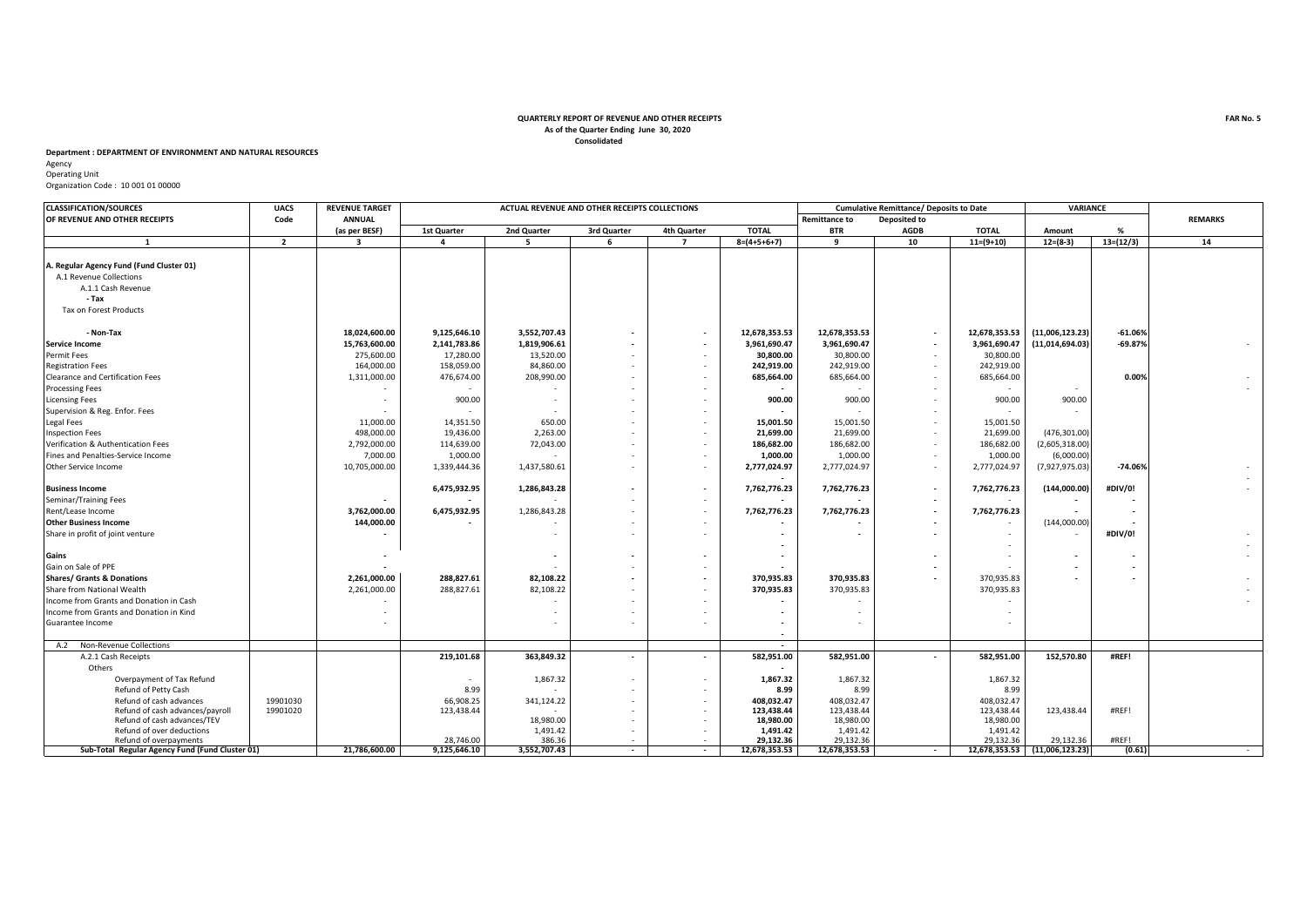| <b>CLASSIFICATION/SOURCES</b>                    | <b>UACS</b>    | <b>REVENUE TARGET</b>   |              | ACTUAL REVENUE AND OTHER RECEIPTS COLLECTIONS |                          |                          |                          | <b>Cumulative Remittance/ Deposits to Date</b> |                          |              | <b>VARIANCE</b>          |             |              |
|--------------------------------------------------|----------------|-------------------------|--------------|-----------------------------------------------|--------------------------|--------------------------|--------------------------|------------------------------------------------|--------------------------|--------------|--------------------------|-------------|--------------|
| OF REVENUE AND OTHER RECEIPTS<br>Code            |                | <b>ANNUAL</b>           |              | <b>Remittance to</b><br>Deposited to          |                          |                          |                          |                                                |                          |              | <b>REMARKS</b>           |             |              |
|                                                  |                | (as per BESF)           | 1st Quarter  | 2nd Quarter                                   | 3rd Quarter              | 4th Quarter              | <b>TOTAL</b>             | <b>BTR</b>                                     | <b>AGDB</b>              | <b>TOTAL</b> | Amount                   | %           |              |
| $\mathbf{1}$                                     | $\overline{2}$ | $\overline{\mathbf{a}}$ |              | 5                                             | -6                       | $\overline{z}$           | $8=(4+5+6+7)$            | 9                                              | 10                       | $11=(9+10)$  | $12=(8-3)$               | $13=(12/3)$ | 14           |
|                                                  |                |                         |              |                                               |                          |                          |                          |                                                |                          |              |                          |             |              |
|                                                  |                |                         |              |                                               |                          |                          |                          |                                                |                          |              |                          |             |              |
| C. Special Account - (Cluster 03)                |                |                         |              |                                               |                          |                          |                          |                                                |                          |              |                          |             |              |
| A.1 Revenue Collections                          |                |                         |              |                                               |                          |                          |                          |                                                |                          |              |                          |             |              |
| A.1.1 Cash Revenue                               |                |                         |              |                                               |                          |                          |                          |                                                |                          |              |                          |             |              |
| - Non-Tax                                        |                | 4,313,400.00            | 1,157,329.22 | 880,825.75                                    |                          | $\overline{\phantom{a}}$ | 2,038,154.97             | 2,038,154.97                                   | $\sim$                   | 2,038,154.97 | (240, 678.75)            | #DIV/0!     |              |
| (25%)<br>Service Income                          |                | 863,700.00              | 195,950.00   | 5,683.75                                      |                          | $\overline{\phantom{a}}$ | 201,633.75               | 201,633.75                                     | $\overline{\phantom{a}}$ | 201,633.75   | (240, 678.75)            | #DIV/0!     |              |
| Permit Fees                                      |                | 545,400.00              | 124,312.50   | 200.00                                        |                          | $\overline{\phantom{a}}$ | 124,512.50               | 124,512.50                                     | $\overline{\phantom{a}}$ | 124,512.50   |                          |             |              |
| <b>Registration Fees</b>                         |                | 1,000.00                | 400.00       | 100.00                                        |                          | $\overline{\phantom{a}}$ | 500.00                   | 500.00                                         | $\overline{\phantom{a}}$ | 500.00       |                          |             |              |
| <b>Clearance and Certification Fees</b>          |                |                         | 300.00       | 300.00                                        |                          | $\overline{\phantom{a}}$ | 600.00                   | 600.00                                         | $\overline{\phantom{a}}$ | 600.00       | 600.00                   | #DIV/0!     |              |
| <b>Inspection Fees</b>                           |                | 2,000.00                | 3,350.00     | 300.00                                        |                          | $\overline{\phantom{a}}$ | 3,650.00                 | 3,650.00                                       | $\overline{\phantom{a}}$ | 3,650.00     | 1,650.00                 |             |              |
| Verification & Authentication Fees               |                |                         |              |                                               |                          |                          |                          |                                                |                          |              |                          |             |              |
| Fines and Penalties-Service Income               |                |                         |              |                                               |                          |                          |                          |                                                |                          |              |                          |             |              |
| Other Service Income                             |                | 315,300.00              | 67,587.50    | 4,783.75                                      |                          |                          | 72,371.25                | 72,371.25                                      | $\overline{\phantom{a}}$ | 72,371.25    | (242, 928.75)            | $-77.05%$   |              |
|                                                  |                |                         |              |                                               |                          |                          |                          |                                                |                          |              |                          |             |              |
| <b>Business Income</b>                           |                | 3,449,700.00            | 961,379.22   | 875,142.00                                    |                          | $\overline{\phantom{a}}$ | 1,836,521.22             | 1,836,521.22                                   | $\overline{\phantom{a}}$ | 1,836,521.22 |                          | #DIV/0!     |              |
| Seminar/Training Fees                            |                |                         |              |                                               |                          | $\overline{\phantom{a}}$ | $\overline{\phantom{a}}$ |                                                | $\overline{\phantom{a}}$ |              |                          |             |              |
| Rent/Lease Income                                |                | 3,449,700.00            | 961,379.22   | 875,142.00                                    | $\sim$                   | $\sim$                   | 1,836,521.22             | 1,836,521.22                                   | $\sim$                   | 1,836,521.22 | $\overline{\phantom{a}}$ |             |              |
| Sub-Total Special Account - (Cluster 03)         |                | 4,313,400.00            | 1,157,329.22 | 880,825.75                                    | $\sim$                   | $\overline{\phantom{a}}$ | 2,038,154.97             | 2,038,154.97                                   | $\sim$                   | 2,038,154.97 | (240, 678.75)            | #DIV/0!     |              |
| E. Internally Generated Fund (Cluster 05)        |                |                         |              |                                               |                          |                          |                          |                                                |                          |              |                          |             |              |
| A.1 Revenue Collections                          |                |                         |              |                                               |                          |                          |                          |                                                |                          |              |                          |             |              |
| A.1.1 Cash Revenue                               |                |                         |              |                                               |                          |                          |                          |                                                |                          |              |                          |             |              |
| - Non-Tax                                        |                | 12.493.500.00           | 3.425.637.67 | 2.641.552.25                                  | $\sim$                   | $\sim$                   | 6,067,189.92             | $\sim$                                         | 6.067.189.92             | 6,067,189.92 | (727, 161.25)            | #DIV/0!     |              |
| (75% )<br>Service Income                         |                | 2,520,900.00            | 541,500.00   | 16,126.25                                     | $\overline{\phantom{a}}$ | $\overline{\phantom{a}}$ | 557,626.25               | $\overline{\phantom{a}}$                       | 557,626.25               | 557,626.25   | (727, 161.25)            | $-28.85%$   | 557,626.25   |
| Permit Fees                                      |                | 1,575,000.00            | 338,887.50   |                                               |                          | $\overline{\phantom{a}}$ | 338,887.50               | $\overline{\phantom{a}}$                       | 338,887.50               | 338,887.50   |                          |             |              |
| Other Service Income                             |                | 945,900.00              | 202,612.50   | 16,126.25                                     |                          |                          | 218,738.75               | $\overline{\phantom{a}}$                       | 218,738.75               | 218,738.75   | (727, 161.25)            | $-76.88%$   | 218,738.75   |
|                                                  |                |                         |              |                                               |                          |                          |                          |                                                |                          |              |                          |             |              |
| <b>Business Income</b>                           |                | 9,972,600.00            | 2,884,137.67 | 2,625,426.00                                  |                          | $\overline{\phantom{a}}$ | 5,509,563.67             | $\overline{\phantom{a}}$                       | 5,509,563.67             | 5,509,563.67 | $\sim$                   | #DIV/0!     | 5,509,563.67 |
| Seminar/Training Fees                            |                |                         |              |                                               |                          | $\overline{\phantom{a}}$ |                          | $\sim$                                         |                          |              |                          |             |              |
| Rent/Lease Income                                |                | 10,349,100.00           | 2,884,137.67 | 2,625,426.00                                  |                          | $\overline{\phantom{a}}$ | 5,509,563.67             | $\sim$                                         | 5,509,563.67             | 5,509,563.67 |                          |             |              |
| Sub-Total Internally Generated Fund (Cluster 05) |                | 12,493,500.00           | 3,425,637.67 | 2,641,552.25                                  | $\sim$                   | $\sim$                   | 6,067,189.92             | $\sim$                                         | 6,067,189.92             | 6,067,189.92 | (6,426,310.08)           | $-51.44%$   |              |